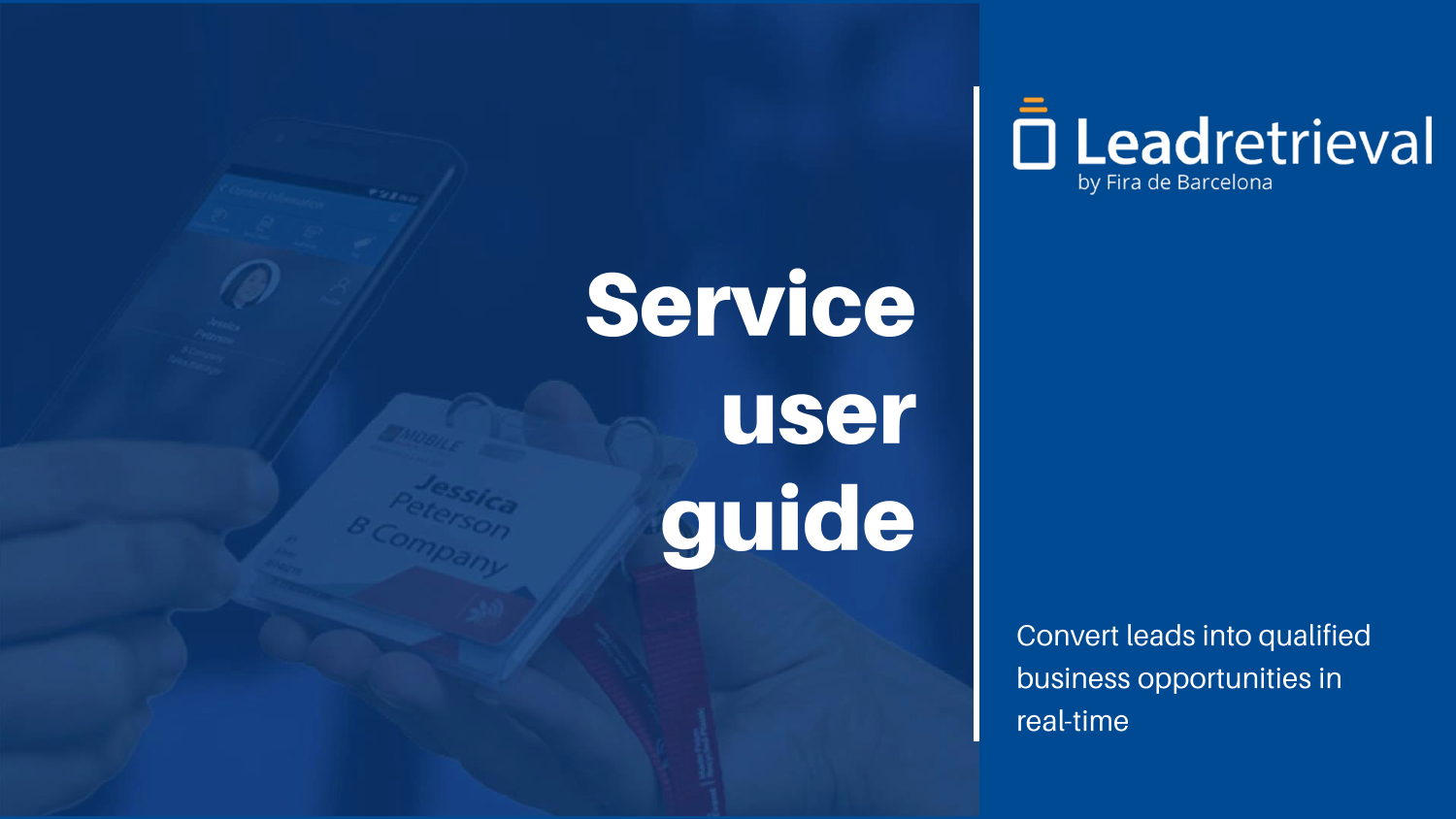

**[I. What is Lead Retrieval by Fira](#page-2-0) Barcelona? [II. The product](#page-3-0)** [i. Benefits of Lead Retrieval by Fira](#page-4-0) **Barcelona** [ii. What do we offer?](#page-5-0) **[III. The process of Lead Retrieval](#page-6-0) [IV. How to buy Lead Retrieval](#page-7-0) ? [Other manuals](#page-8-0) [Contact information](#page-9-0)**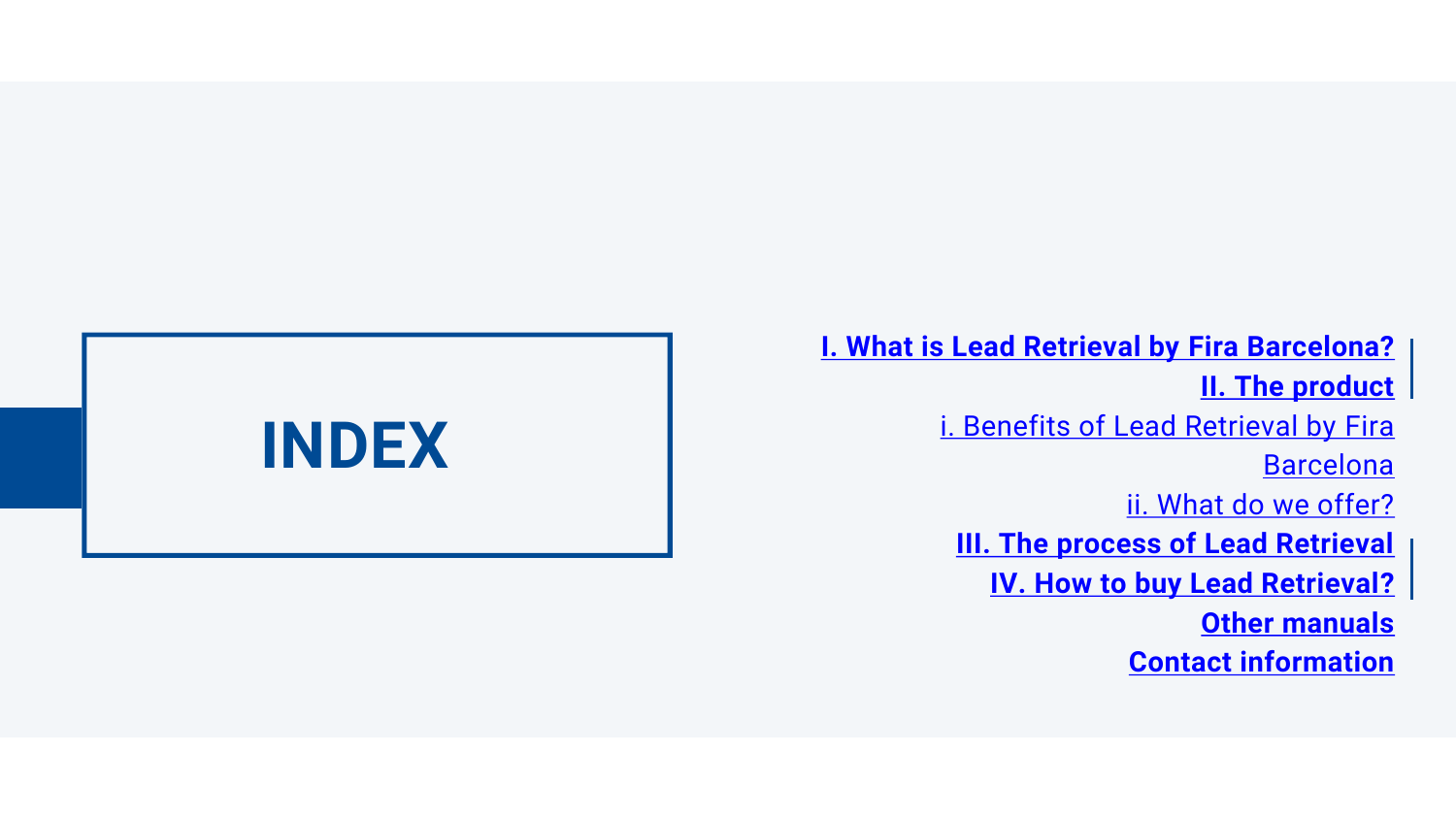## **I. What is Lead Retrieval by Fira Barcelona?**

Lead Retrieval (LR) is a service by Fira Barcelona which functions is the capture and follow up (in real time) of leads in an event/congress.

Lead Retrieval by Fira is not only a scanner application to obtain contact information, it lets you contact with the visitor and get even more detailed and customizable information.



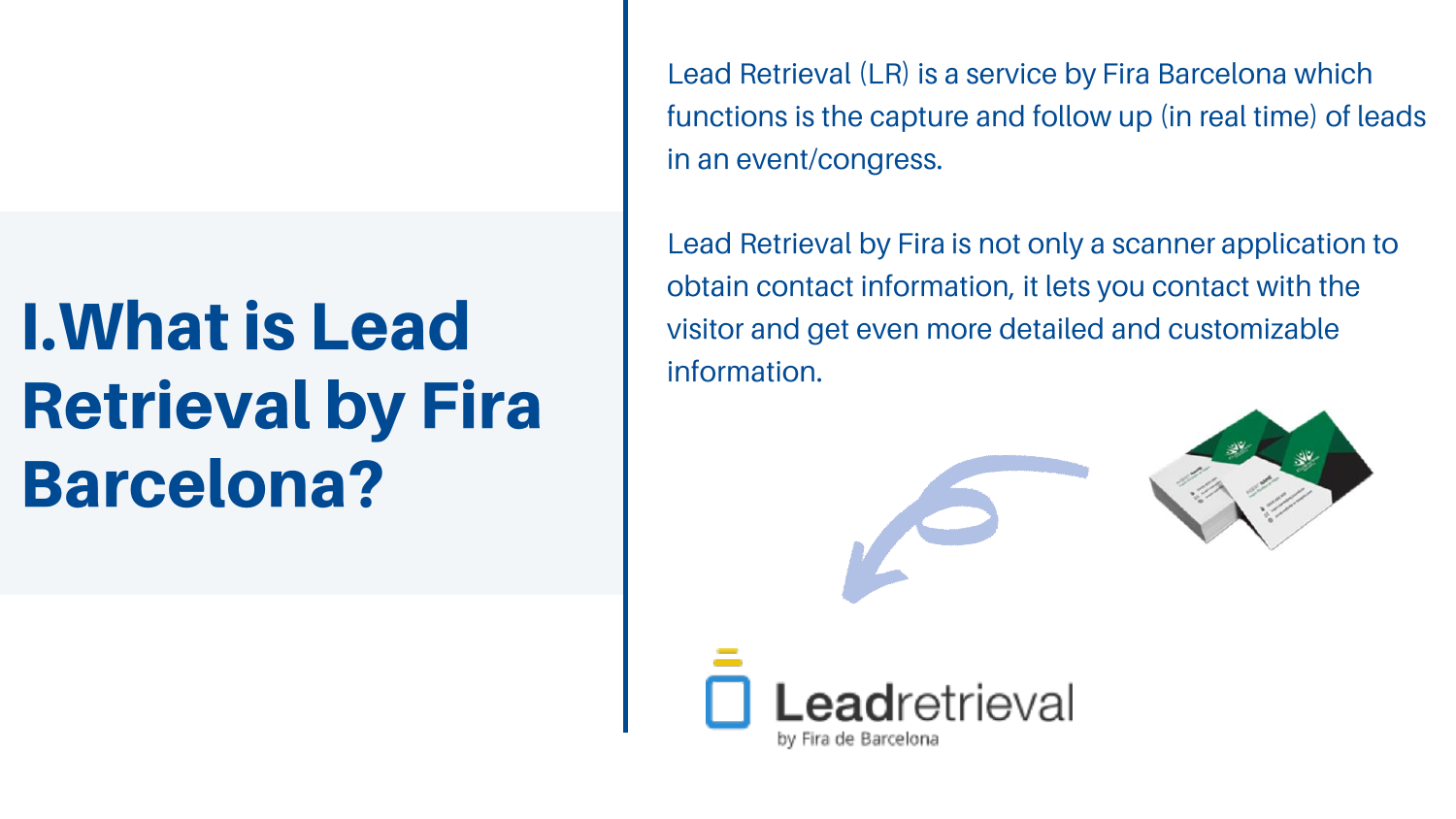#### **APP**

- I. Scan visitors badges
- II. Captures de visitors information
- III. Additional features: Conduct surveys, send

documents, add tags and notes, request consent.



#### **WEB PORTAL**

**III. After the event:** Download all the information in an excel file.

I. **Before the event:** Set up the service and additional features (to use on the APP).

**II. During the event:** Database works in real time, reports on functionality.

### <span id="page-3-0"></span>II. The product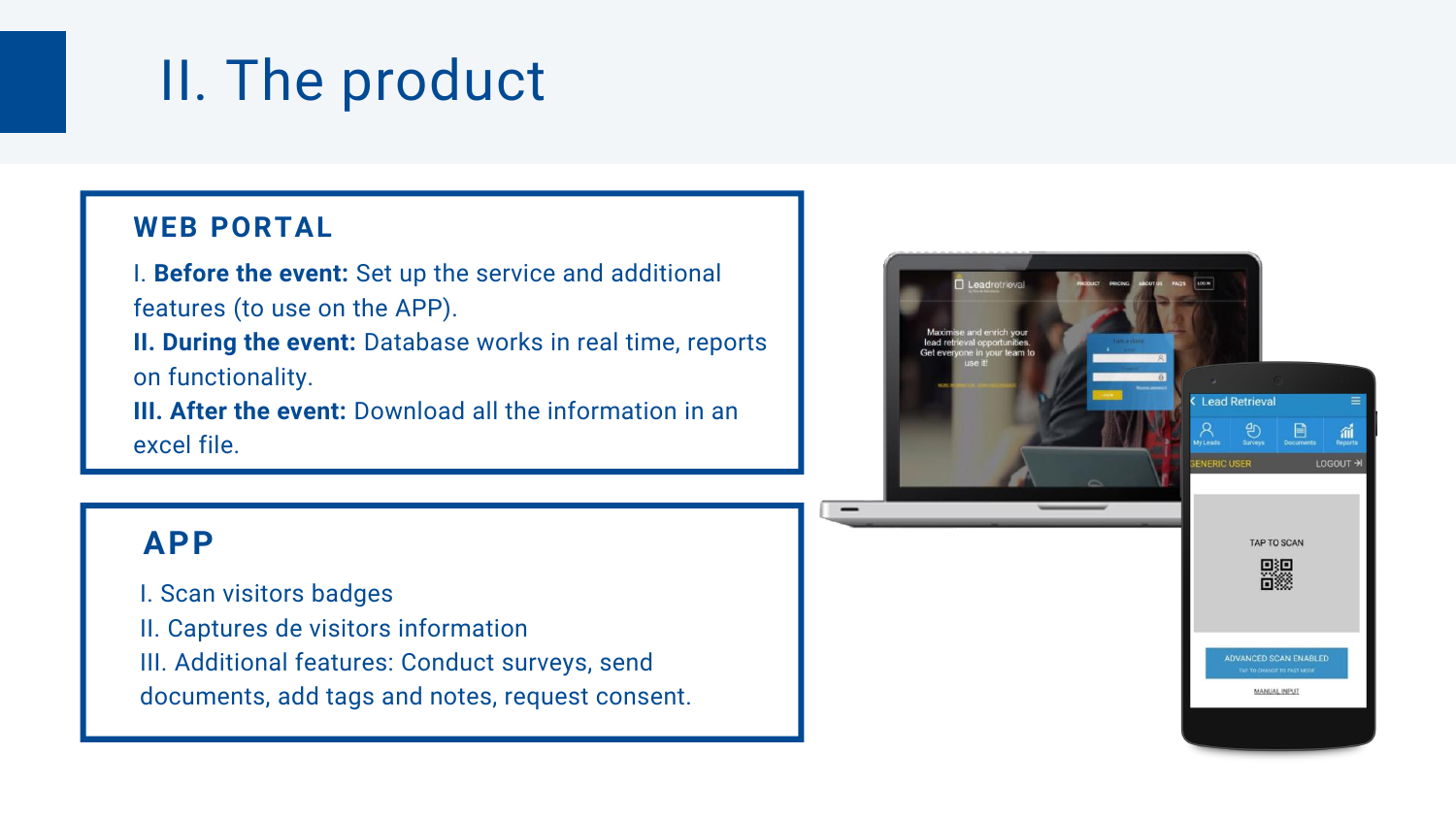#### **QUICK AND FAST**

With Lead Retrieval, you can obtain the information of several potential clients in a moment and on site.

#### **THE ADDITIONAL FEATURES**

(such as notes, documents, surveys, tags, consent pop-up…) offer the possibility of making the information even greater.

# **DETAILS**

about the visitor, both basic and more detailed and tailored information.

#### **GDPR COMPLIANCE**

you will be able to speed up the process of contacting the people you're interested in via getting advanced consent on-site. **Please [consult our GDPR Guidelines for more](https://docs.google.com/presentation/d/1dHkod5hGmNTpGBfASB2gAqIlIK8HmB0TERKjMWDV5ZM/present?ueb=true&slide=id.g46cc49b7b8_0_0)  information.**

#### **IT HELPS CAPTURING MORE**

### <span id="page-4-0"></span>II. The product

i. Benefits of Lead Retrieval by Fira Barcelona.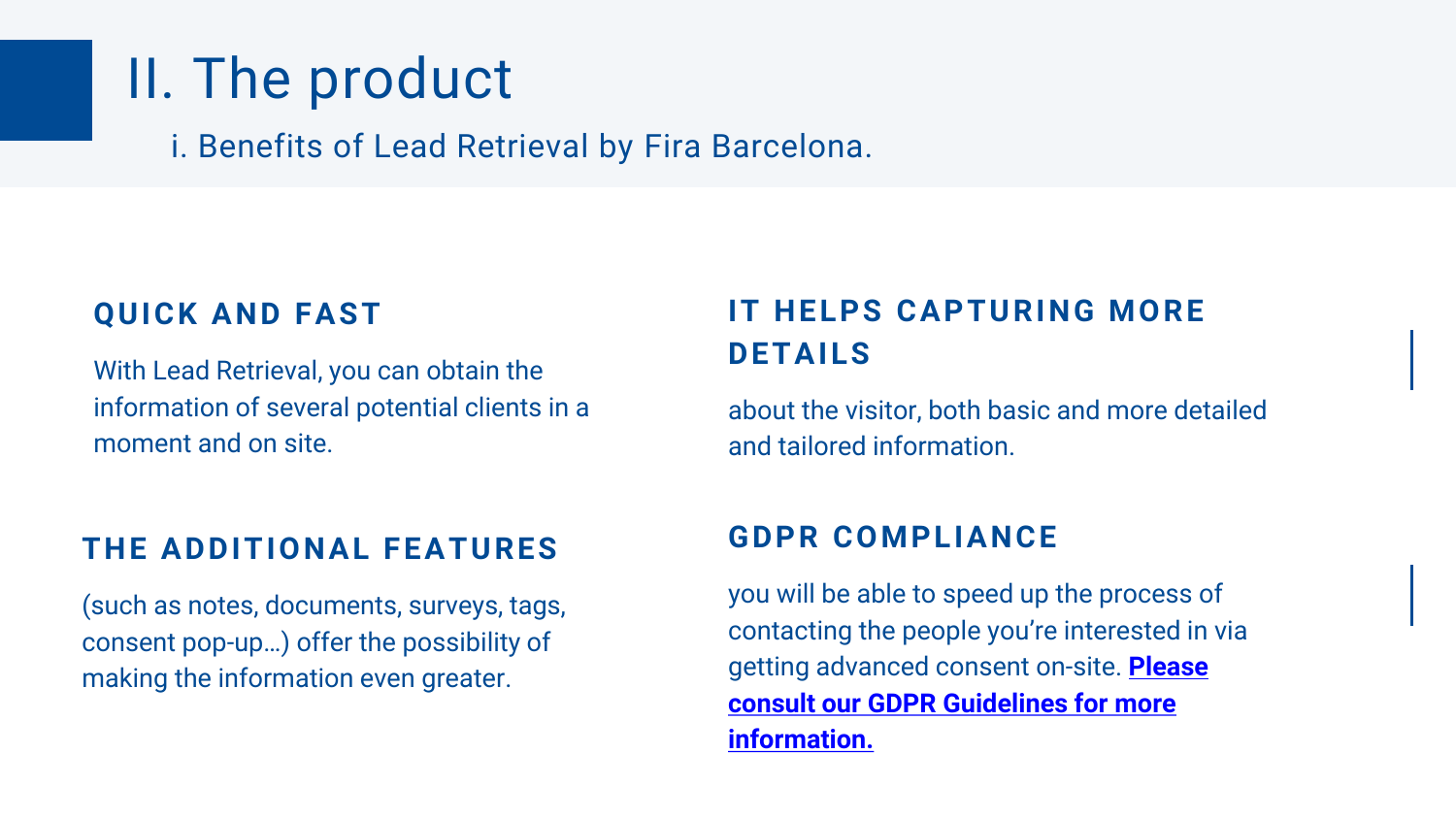#### **Device scanner**

Configured by our team and ready to use. Contains: 4G data, Lead Retrieval APP, box + charger.

#### **Acces to the web portal**

Configure your service and additional features as well as download your information and observe reports all in real time.



#### **Delivery + Pick-up**

of the scanners, at your stand. We also offer training on the APP as well as onsite technical support.

### <span id="page-5-0"></span>II. The product

ii. What do we offer?

For any lost/damaged device/charger there exists a quota of 200€ for scanner, 25€ por charger (lost/damaged)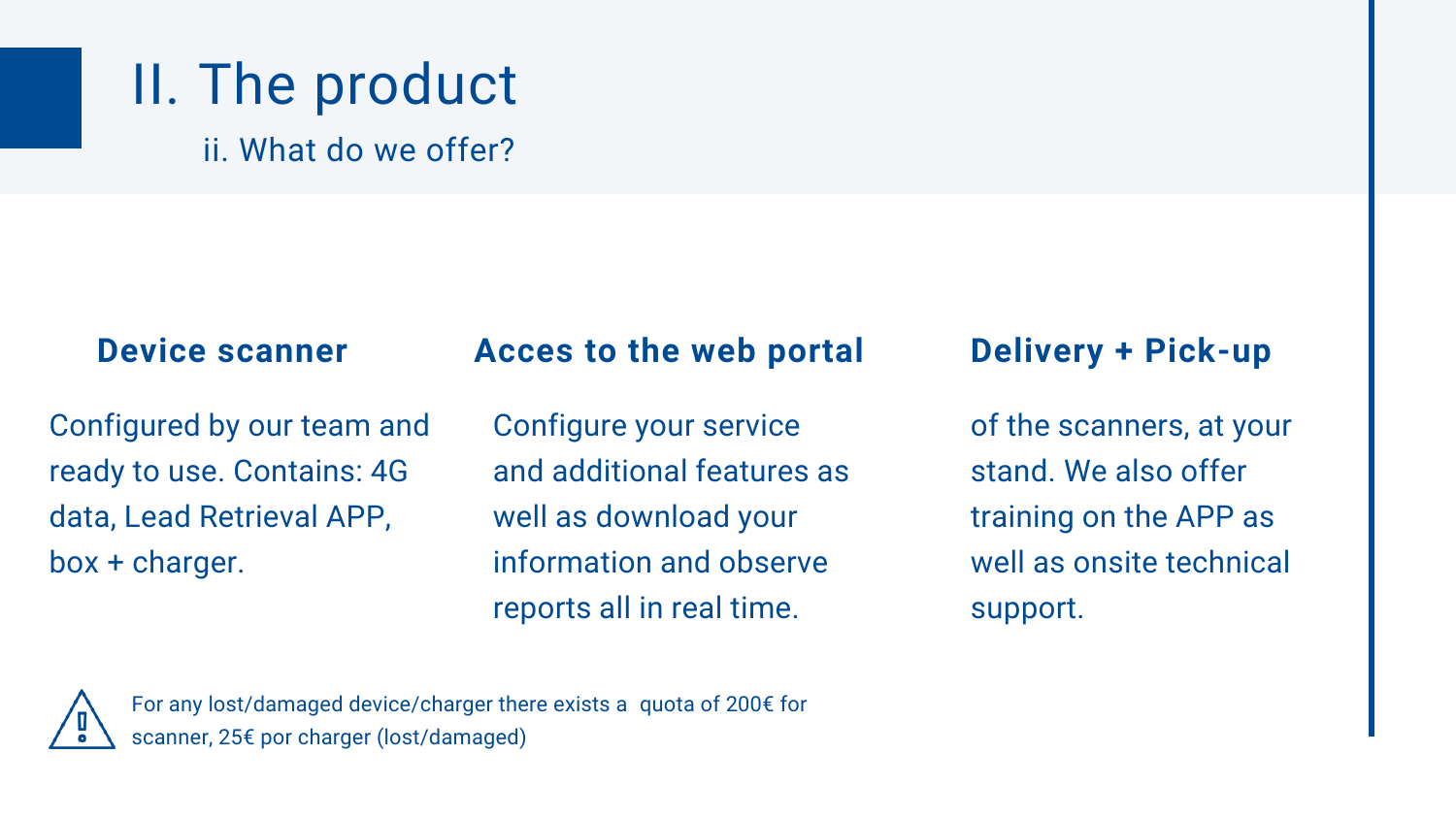#### **BUY THE SERVICE**

- Through the e-commerce (found on the exhibitor's area) or through the lead retrieval team

#### **ACCESS THE WEB PORTAL**

- You will receive an e-mail with the credentials to access -Configure the service and additional features to use in the app - Plan the delivery of the scanners

#### **DURING THE EVENT**

- Before it starts, we will deliver the devices to your stand as well as perform a training of the APP - Technical support onsite from start to finish - On the last day, we will pick-up the devices on your stand



- Download the data captured through the web portal **until 3 months after the event**

#### **AFTER THE EVENT**

### <span id="page-6-0"></span>III. The process of Lead Retrieval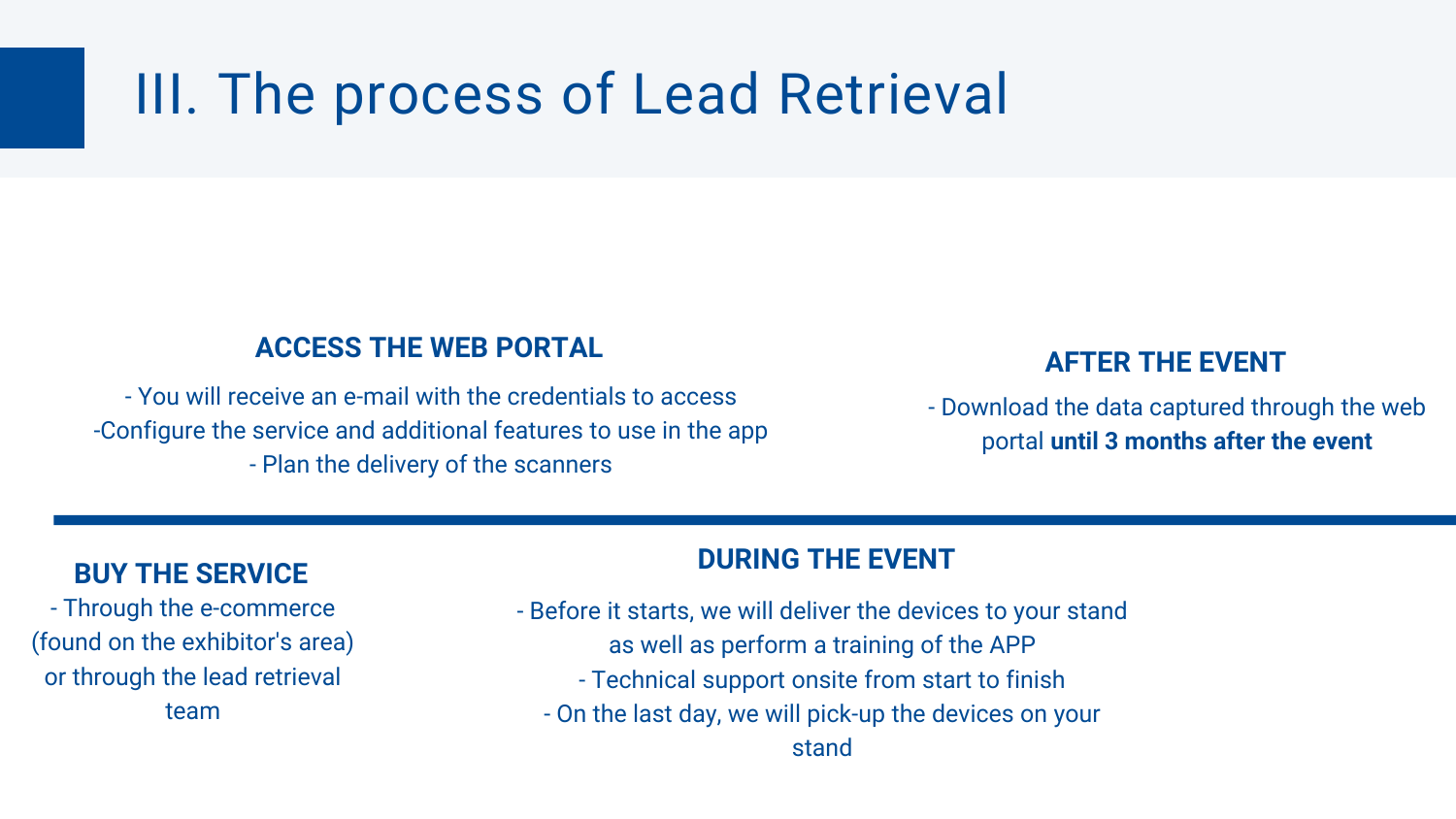#### **E-commerce**

**Exhibitor's Area** on your event's main official page.

\*Available on e-commerce until the Saturday before the event

#### **On-site**

During the event, you will be able to purchase Lead Retrieval on-site through the service desk on the event venue.

Please contact us directly for a bulk discount at **leadretrieval@firabarcelona.com**

#### **If you wish to buy more than 10 scanners**

### <span id="page-7-0"></span>IV. How to buy Lead Retrieval?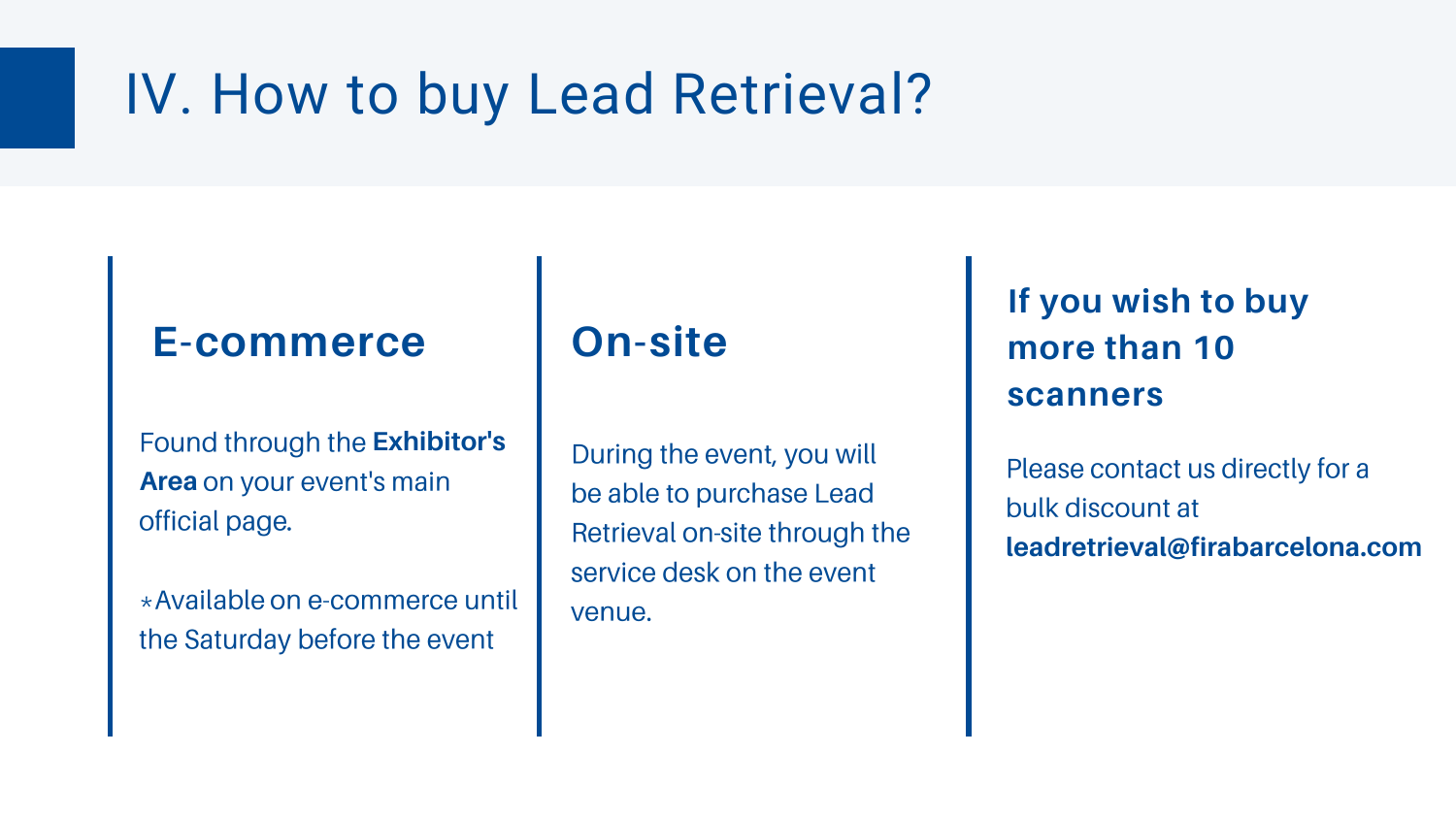## other manuals

web portal manual app manual **GDPR** guidelines full user manual how to download your data